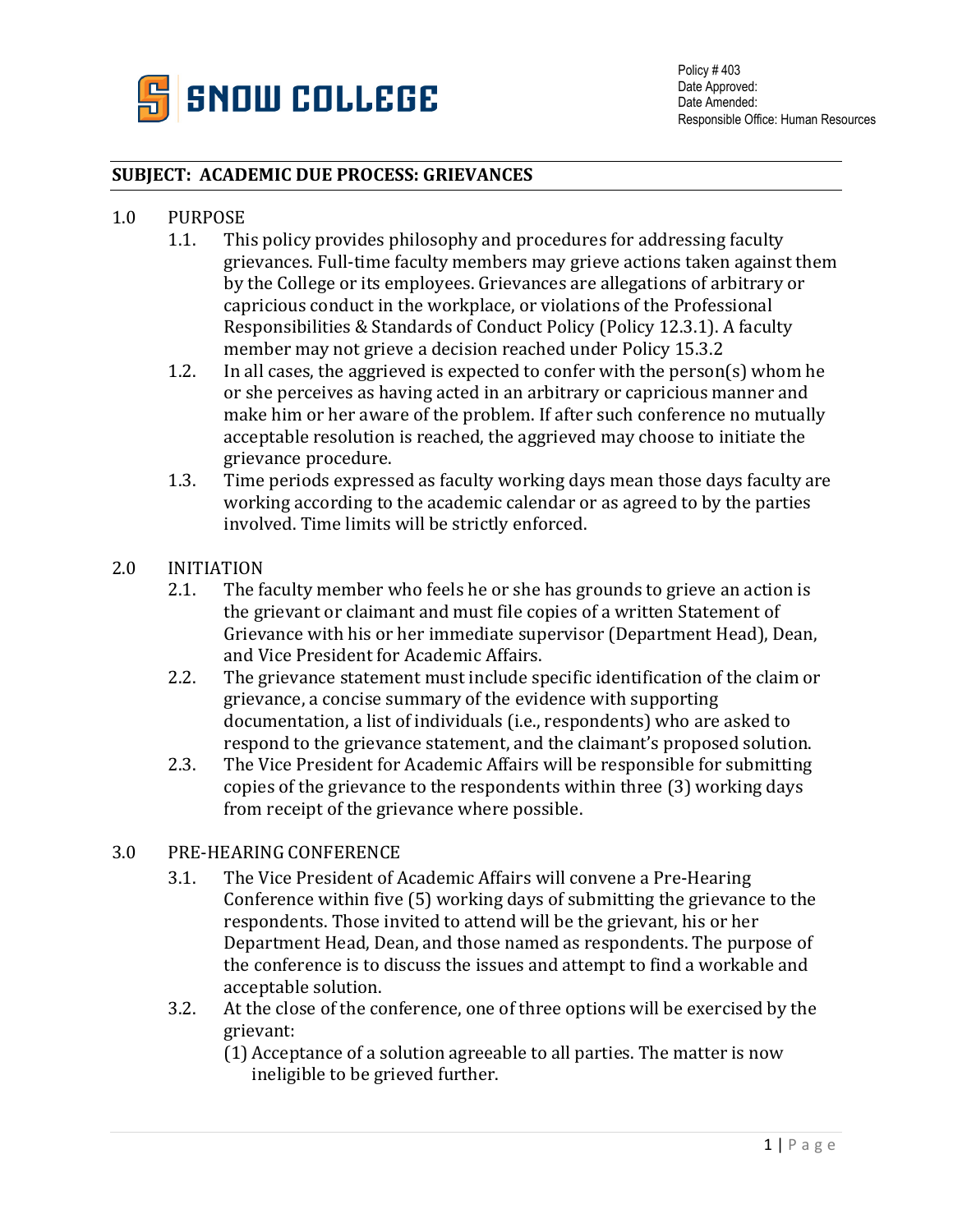

- (2) Referral of the matter to the Office of Human Resources. This shall be the option if the faculty member asserts a violation of legal, constitutional, or statutory rights – particularly in the protected categories of race, color, religion, sex, national origin, age, disability, or domestic status. The matter must then be referred, in writing, to the Office of Human Resources by the Vice President for Academic Affairs.
- (3) Decision to appeal for a Grievance Hearing as provided in 15.3.4. The grievant is now responsible to initiate the Hearing Procedure outlined below.

### 4.0 GRIEVANCE HEARING

*The formal grievance hearing allows the grievant and the respondents to be heard by a panel of Faculty Senate member who will accept testimony and evidence and will propose a settlement to the College President. The decision of the College President shall be final.* 

- 4.1. Initiation: Within five (5) working days of the pre-hearing conference decision to put the grievance before a formal hearing, the grievant must submit a letter requesting such a hearing to the President of the Faculty Senate with a copy to the Vice President for Academic Affairs. The letter should contain a precise summary of the grievance itself, the efforts which have been made to resolve it, and a request for the Senate to convene a formal hearing.
- 4.2. Grievance Hearing Panel: Once the request for a panel hearing has been received by the Senate President, he or she must appoint three (3) Senate members to a panel, designating one as the panel chair. The panel should be named within three (3) days. The Senate President may or may not be a member of the panel appointed. Effort should be made to compose the panel so as to provide the grievant and the respondent(s) a fair and equitable hearing.
- 4.3. Gathering of Evidence: Upon appointing the panel, the Senate Panel Chair will request a concise written summary of the grievance and the responses to that grievance from the grievant and each of the respondents. These must be submitted to the Senate Panel Chair within three (3) working days. The Senate Panel Chair will give copies to the panel within five (5) working days of receiving the written summary of the grievance.
	- 4.3.1. The members, as a panel, may conduct whatever fact-finding they deem necessary and prudent, being sensitive to confidential aspects of the case.
- 4.4. The formal hearing: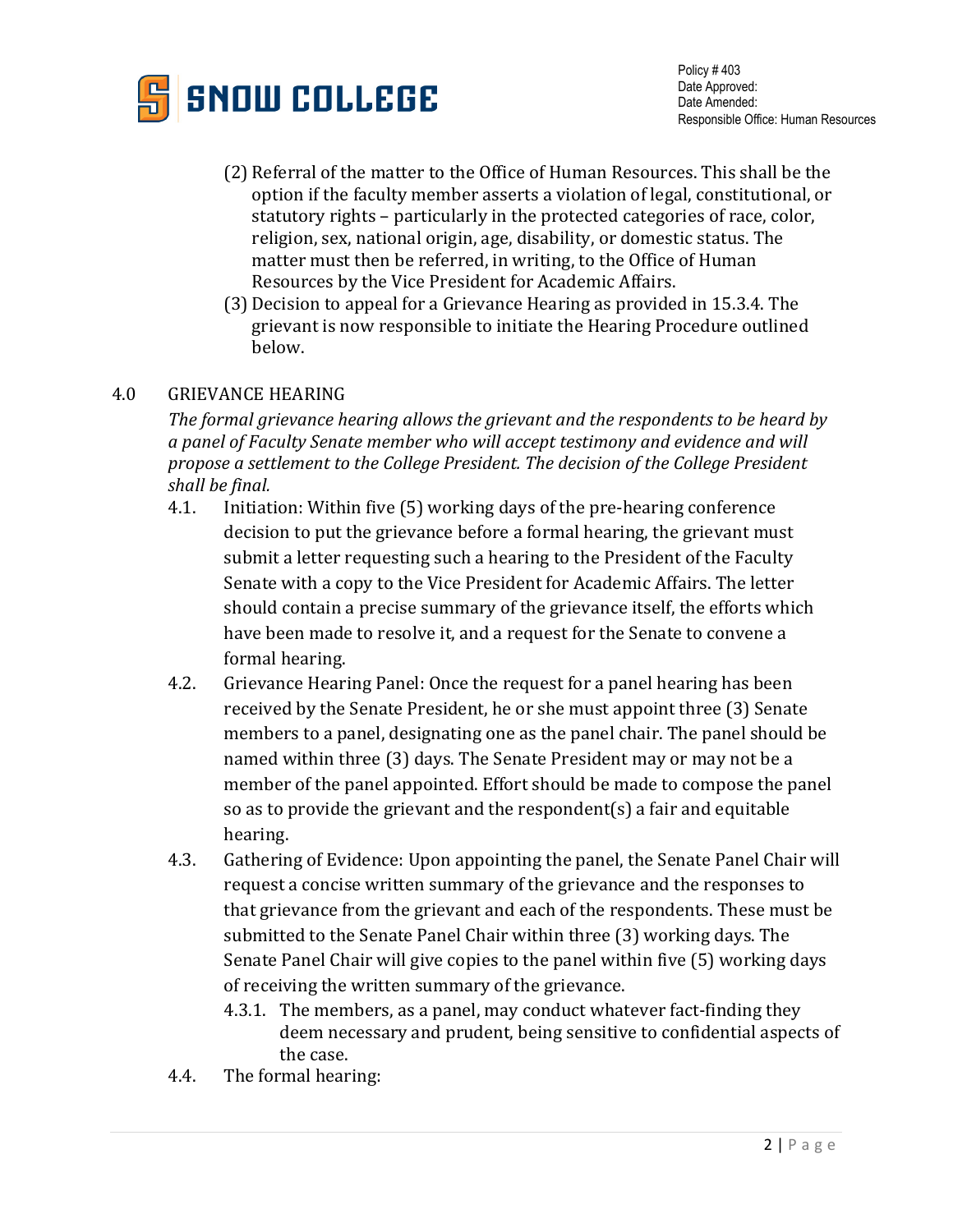

Policy # 403 Date Approved: Date Amended: Responsible Office: Human Resources

- 4.4.1. Date: Within ten (10) working days of the time the panel receives the summary (15.4.3), the Senate Panel Chair shall convene the panel. The grievance hearing may be continued upon good cause shown by any of the parties or mutual agreement thereto. The grievance hearing panel will grant adjournment to enable either party to investigate evidence to which a valid claim of surprise is made.
- 4.4.2. Participants, Witnesses, Advisers: Those in attendance will be: The Vice President for Academic Affairs, the panel, the grievant, the respondents, and such witnesses for both sides as are appropriate. Each party to the grievance has the right to have present any one person as an adviser of his or her choice. Each party shall also have the right to confront and cross-examine witnesses, to present evidence and call witnesses in his or her own behalf, to testify, and to be present with his or her adviser at all meetings and proceedings of the hearing panel except sessions which are closed for deliberation and vote. The advisers are permitted to advise their respective parties but are not permitted to argue the case or interrogate witnesses. Members of the hearing panel may question witnesses and parties to the hearing.
- 4.5. Open Hearing to the Public: Grievance hearings shall be closed to the public unless a party request that they be open, the other party agrees, and the hearing panel determines that an open hearing will not prejudice the interests of any of the parties to the grievance. If the request is made and denied, reasons for such shall be noted in the hearing record.
- 4.6. Record: The panel chair will be responsible for seeing that a taped record of the hearing is taken. Upon request, a copy of tapes shall be made available to the parties without cost. Original tapes are maintained in the Office of the Vice President for Academic Affairs.
- 4.7. Burden of Proof:
	- 4.7.1. The burden of proof that adequate cause for grievance exists rests with the faculty member grievant and shall be satisfied only by a preponderance of the evidence in the record considered as a whole.
	- 4.7.2. The grievance hearing panel will not be bound by strict rules of evidence and may admit any evidence which is of probative value in determining the issues involved. Every possible effort will be made to obtain the most reliable evidence available.
- 4.8. Deliberations: Hearing panel deliberations and voting shall be conducted in closed sessions from which all other persons are excluded. Upon request of any member of the hearing panel, votes shall be taken by secret ballot. A